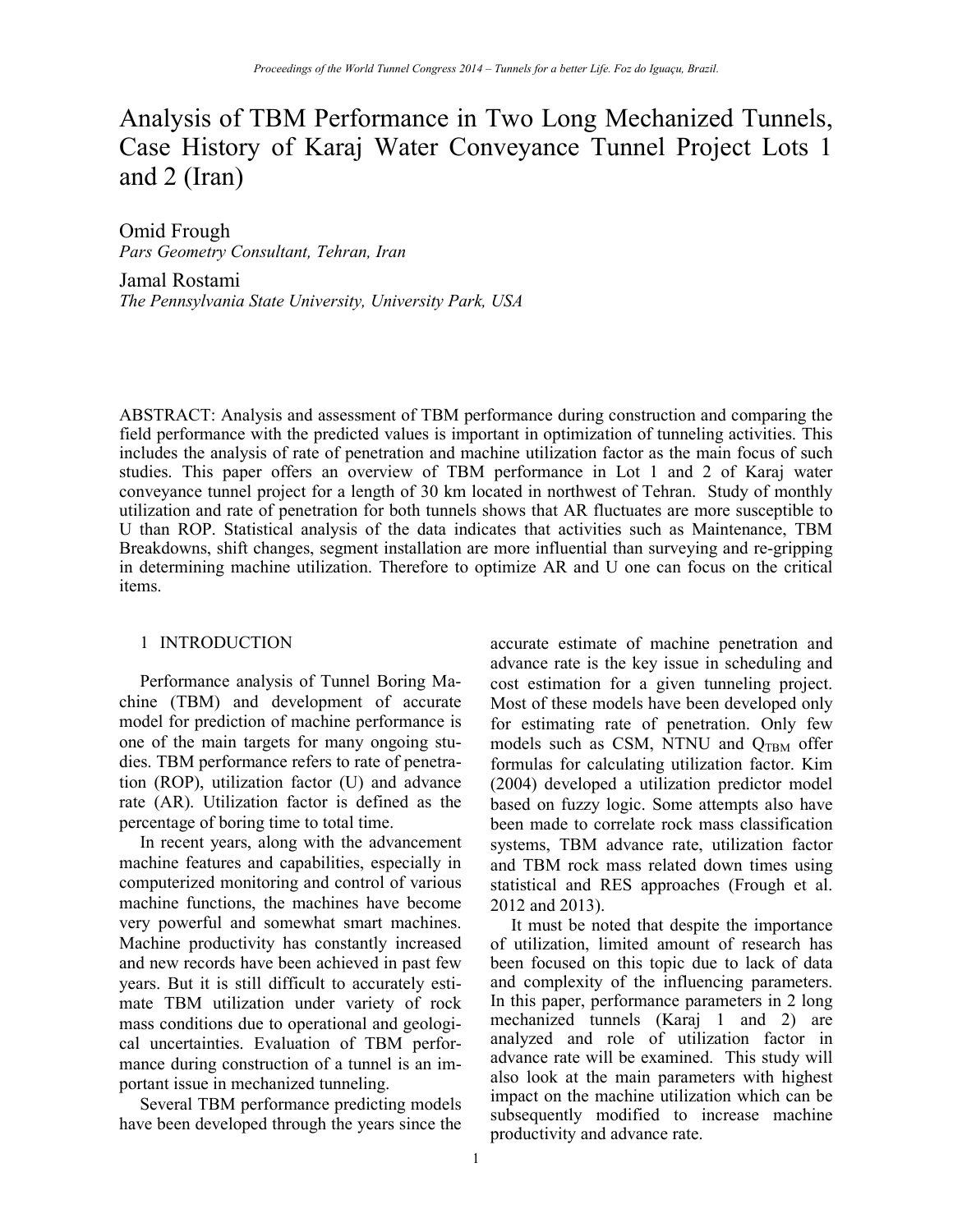# 2 INFLUENTIAL PARAMETERS ON UTILIZATION FACTOR

The main causes for lower utilization and loss of boring time vary significantly from site to site. Generally speaking; TBM downtimes include the times for support installation, regripping, grouting, maintenance, machine break down, cutter change, mucking delays, stoppage caused by geological adverse conditions and other components such as shift changes and breaks (Rostami and Ozdemir, 1993, Bruland 1998, Farrokh et al. 2012). During the excavation process, various factors including machine parameters, geological conditions and site facilities, affect TBM utilization level (Kim, 2006). Previous studies show that geological adverse conditions have a great impact on TBM downtimes. Instability and collapses cause long downtime due to the necessity for ground improvement and cleaning of rock falls in the tunnel or face collapse. Similarly groundwater can negatively affect utilization and cause substantial delays in tunnel boring operations. Estimation of the utilization factor as a function of machine specifications and rock mass properties can be the most critical parameter to compute the advance rate, yet there are limited work and models for this purpose.

Main activities that have major effect on TBM utilization and ROP are summarized in Table 1. According to this table main activity of TBM is boring. Others are support activities or forced stoppages that are cause of TBM downtimes are classified in 7 groups in current study. This primarily based on the available data and recorded field parameters. Although activities in these groups occur mostly in series with boring cycle, most of these activities can easily be performed at the same time or in parallel. For example during TBM stoppage in weak rock masses prone to frequent rock falls, some maintenance or cutterhead inspection or utility installation can be performed parallel to ground support installation to avoid additional stoppage of TBM.

## 3 KARAJ WATER CONVEYANCE **TUNNELS**

In order to evaluate TBM performance and impact of variable parameters on machine

utilization, various activities and downtime components, Karaj-Tehran water conveyance tunnel were studied in detail. This tunnel were recently completed for a total length of 30 km in two sections, lot-1 16 km, and lot-2 13.6 km, with an excavated diameter of 4.66 and finished diameter of 3.9 m. The tunnels are located in northwest of Tehran and were designed for transferring 16  $m^3$ /s of water from Amir-Kabir dam to Tehran. Location of the tunnel is shown in figure 1.



Figure 1. Location of the Karaj-Tehran water conveyance tunnels

The first 140 m of the lot 1 were excavated by conventional methods (Roadheader). The double shield TBM manufactured by Herrenknecht AG were assembled at the portal and pulled to the face. The maximum overburden in Lot-1 was 670 m, with an average of about 400 m. In the second lot, the first 133 m starter tunnel was excavated by conventional methods (drilling and blasting) and then TBM was used to finish the tunnel. The maximum overburden in Lot 2 was 820 m, with an average depth of about 350.

The first Lot were excavated and lined by the TBM and then machine were refurbished and in a portal area between the two tunnels and used for excavation and lining of Lot 2 (Figure 2). Specifications of utilized TBM are listed in Table 2. The tunnels were lined with  $5 + \text{key}$ pre-cast concrete segments in tetragonal arrangement and thickness of 25 cm.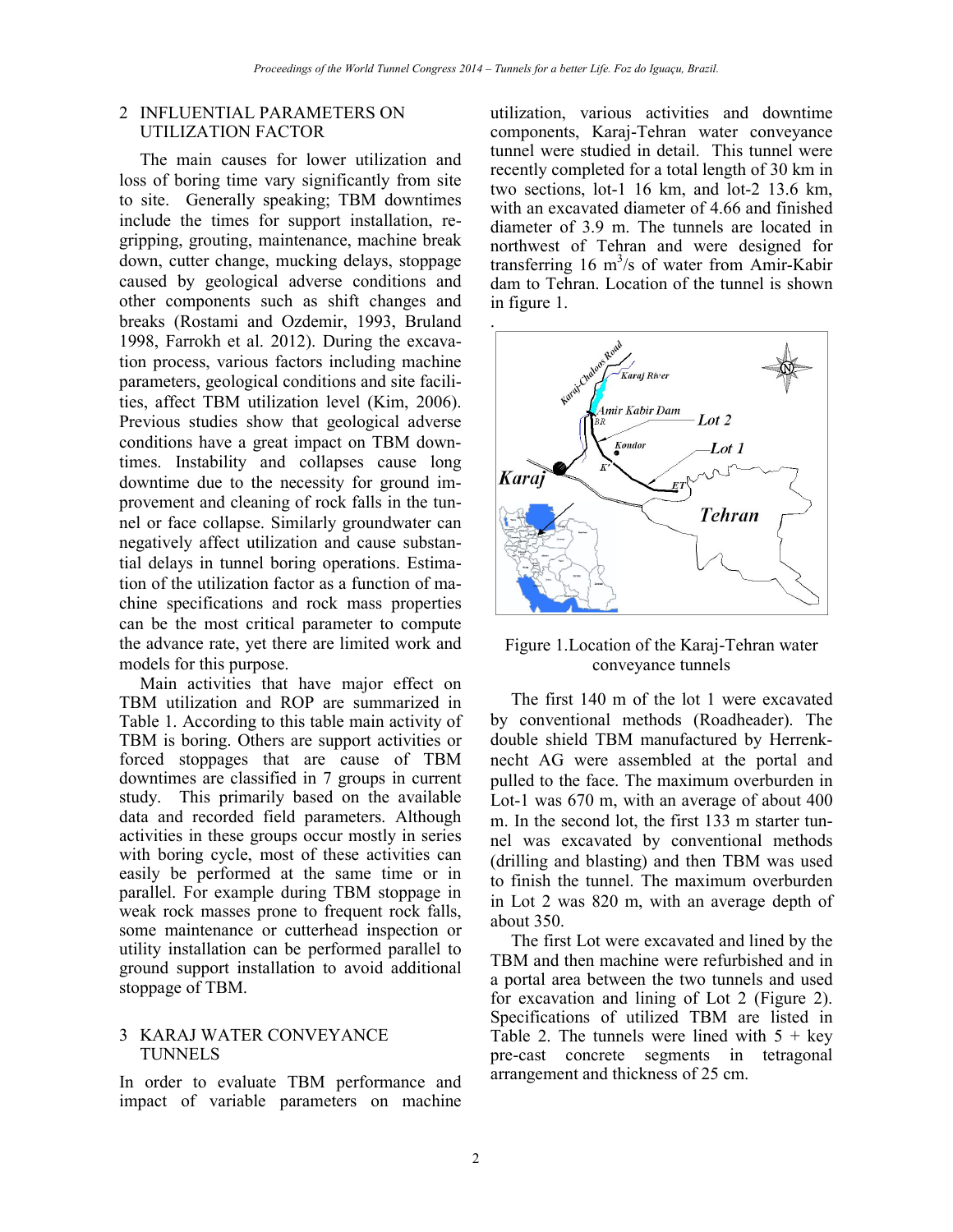| N <sub>0</sub> | Activities or<br>Downtimes | Description                         | Situation                                | Influence      | duration                                                                  |  |
|----------------|----------------------------|-------------------------------------|------------------------------------------|----------------|---------------------------------------------------------------------------|--|
| $\mathbf{1}$   | Boring                     |                                     |                                          | ROP            | Main activity                                                             |  |
| $\overline{2}$ | Re-gripping                |                                     | $S^*$                                    | U              | After each boring cycle                                                   |  |
|                | Ground<br>support          | Support installation                | $P^*$ /S                                 | U              | After each boring cycle                                                   |  |
|                |                            | Cutter head clean-<br>ing           | S                                        | U              | if clogging occurs                                                        |  |
|                |                            | Clear rock fall                     | $\overline{S}$                           | U              | If collapse occurs                                                        |  |
|                |                            | TBM releasing                       | S                                        | $\overline{U}$ | If a large collapse or squeezing occurs                                   |  |
| 3              |                            | Ground improve-<br>ment             | $\mathbf S$                              | U              | if there is a weak rock                                                   |  |
|                |                            | Dewatering                          | S/P                                      | U              | if water flow occur                                                       |  |
|                |                            | Probe drilling                      | $\overline{S}$                           | $\overline{U}$ | if there is a weak rock                                                   |  |
|                |                            | Delay because of<br>Poisonous gas   | S                                        | U              | if gas exists                                                             |  |
|                |                            | Extra cutter chang-<br>ing          | S                                        | U/ROP          | if there is an Abrasive rock                                              |  |
|                |                            | Washing                             | ${\bf S}$                                | U              | every shift                                                               |  |
|                | Maintenance                | Cutter inspections                  | $\overline{S}$                           | U/ROP          | every shift                                                               |  |
| $\overline{4}$ |                            | Routine cutter<br>change            | S                                        | U/ROP          | If necessary                                                              |  |
|                |                            | Routine mainten-<br>ance            | S                                        | U              | every shift (Electrical, Mechanical, Hy-<br>draulically: TBM and Back up) |  |
|                | Utility insta-<br>lation   | Water pipe                          | $\overline{S}$                           | U              | due to length of pipes (every 50m)                                        |  |
| 5              |                            | Power cable                         | S                                        | U              | due to length of flexible cable (every150<br>to $250m$ )                  |  |
|                |                            | S<br>U<br>Ventilation duct          | due to length of duct (every100 to 250m) |                |                                                                           |  |
|                |                            | Rail extension                      | $\overline{P/S}$                         | $\mathbf U$    | due to length of rails (every 6 to 12m)                                   |  |
|                |                            | Train delay                         | $\overline{S}$                           | $\overline{U}$ |                                                                           |  |
| 6              | Transport                  | Unloading prob-<br>lems             | S                                        | U              | sometimes depend on rock mass condition                                   |  |
| $\overline{7}$ | Surveying                  | Changing stations                   | S                                        | U              | due to tunnel aliment (straight: every<br>250m, curves: every 50m)        |  |
|                | Unexpected<br>breakdowns   | Elec., Mech., Hy-<br>draulic.       | S                                        | U              | unexpected                                                                |  |
| 8              |                            | Conveyor belt<br>maintenance        | S                                        | $\mathbf{U}$   | unexpected (sometimes depend on rock<br>mass condition)                   |  |
|                |                            | Delays for supply<br>or spare parts | S                                        | U              | unexpected (sometimes depend on man-<br>agement)                          |  |
|                |                            | Lunch time                          | S                                        | U              | every shift (depend on management)                                        |  |
| 9              | Other delays               | Shift change                        | S                                        | $\overline{U}$ | every shift (depend on management)                                        |  |
|                |                            | Others                              | $\overline{S}$                           | $\overline{U}$ | unexpected                                                                |  |

Table 1- Activities having major effect on TBM utilization

\*S: Series to Boring, \*P: Parallel with Boring



Figure 2- TBM utilized in these tunnels, Left) after first assembly in Karaj 1, Right) overhaul before application in Lot 2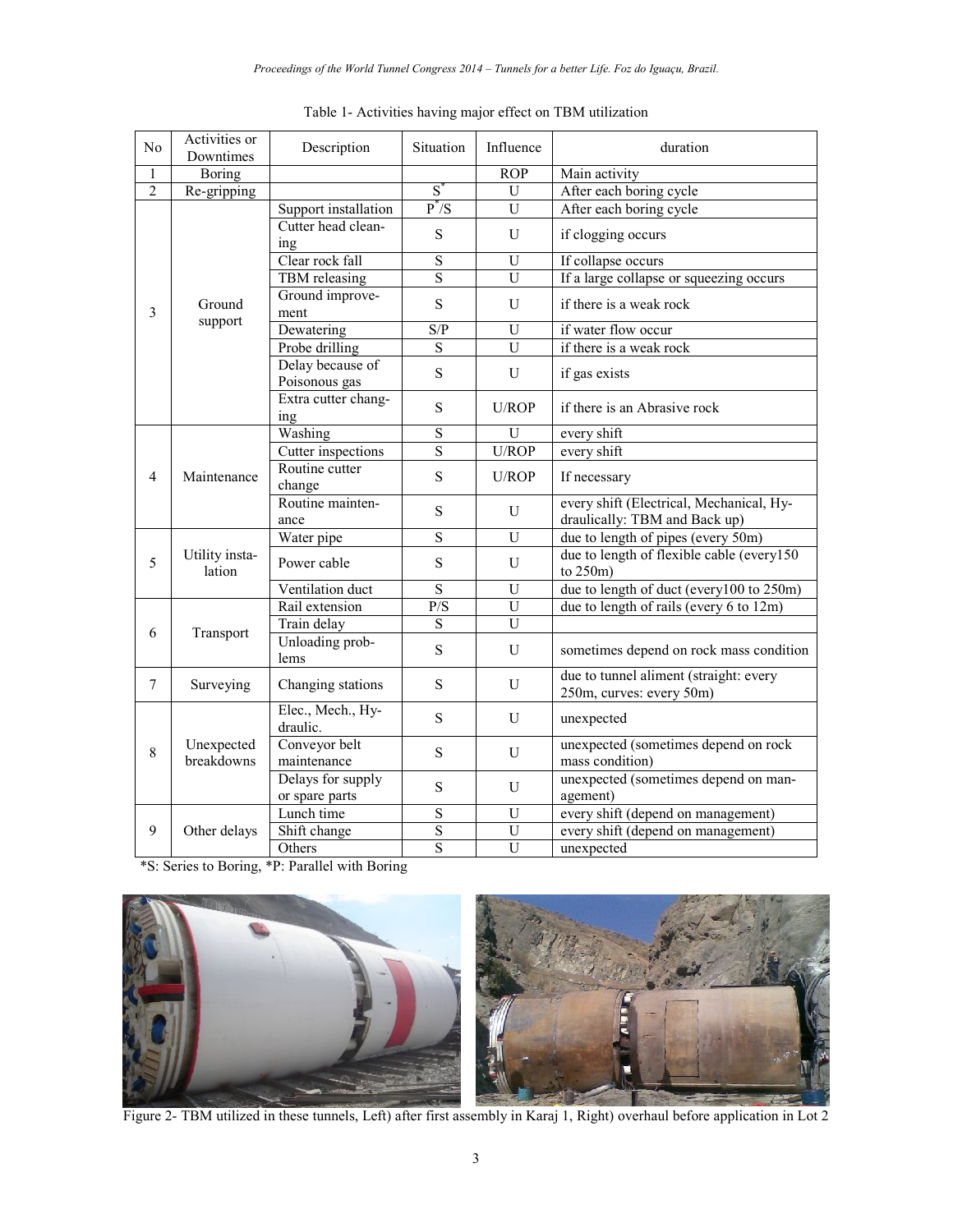Table 2.Specifications of utilized TBM

| Specification               | Karaj tunnels |
|-----------------------------|---------------|
| Machine diameter (m)        | 4.66          |
| Cutters diameter (mm)       | 432           |
| Cutter disk spacing (mm)    | 70            |
| Number of cutters           | 31            |
| Cutter head power (KW)      | 1250          |
| Cutter head speed (RPM)     | 11            |
| Cutter head torque (kN-m)   | 2500          |
| Max cutter head thrust (kN) | 17,000        |

#### 4 SITE GEOLOGY

The lithology of karaj tunnel lot 1 and 2 area consists of a sequence of Karaj formations. In lot 1 the lithology is composed of variety of pyroclastic rocks, often interbedded with sedimentary rocks. The characteristic rock type is a green vitric to crystal lithic tuff, tuff breccias, sandy and silty tuffs with shale, siltstone and sandstone (SCE 2004). In this tunnel, main adverse geological conditions consist of existing clay, raveling in crushed zones, falling rock wedges and some water problems. The lithology of lot 2 contain of variety of pyroclastic rocks, often interbedded with sedimentary rocks. The characteristic rock type in this section is gray tuff, siltstone, sandstone, monzodiorite and monzogabro (SCE) 2009). In this lot, groundwater problems were the main adverse geological condition.

### 5 EVALUATION OF TBM **PERFORMANCE**

In order to evaluate the effect of various ground conditions and operational issues on TBM performance (ROP and U), field data from Lot 1 and 2 of Karaj tunnel were examined in detail. The collected data consist of the boring times, downtimes, geological features and operational parameters. Table 3 contains performance parameters in the two sections of the Karaj tunnel. Figures 3 and 4 show the plots of AR versus ROP and U. The purpose is to evaluate the variability of the two main parameters impacting daily advance and their range of fluctuations. As it can be seen in both tunnels, the AR fluctuates more with U than ROP. This means that in this project, ROP was more or less constant (limited variations) and

most of the changes in AR was due to variations in the distribution of downtime and utilization.

Descriptive statistical analysis of available data from the two Lots of Karaj tunnels is summarized in Table 4. Figure 5 and 6 shows the AR plots versus ROP and U in both tunnels. It is evident from these figures that AR has meaningful and significant relationship with U rather than ROP.

Naturally, any increasing in  $U$  can increase AR. Given the fact, many of the tunnel activities can be carried out in parallel and some of them even parallel to boring cycle, a good site management and precise scheduling with minor extra cost can increase U and naturally AR. However, range of variations in ROP is more restricted and its increase does not map directly to increase in daily advance.



Figure 5. Variations of AR according to ROP



Figure 6. Variations of AR according to U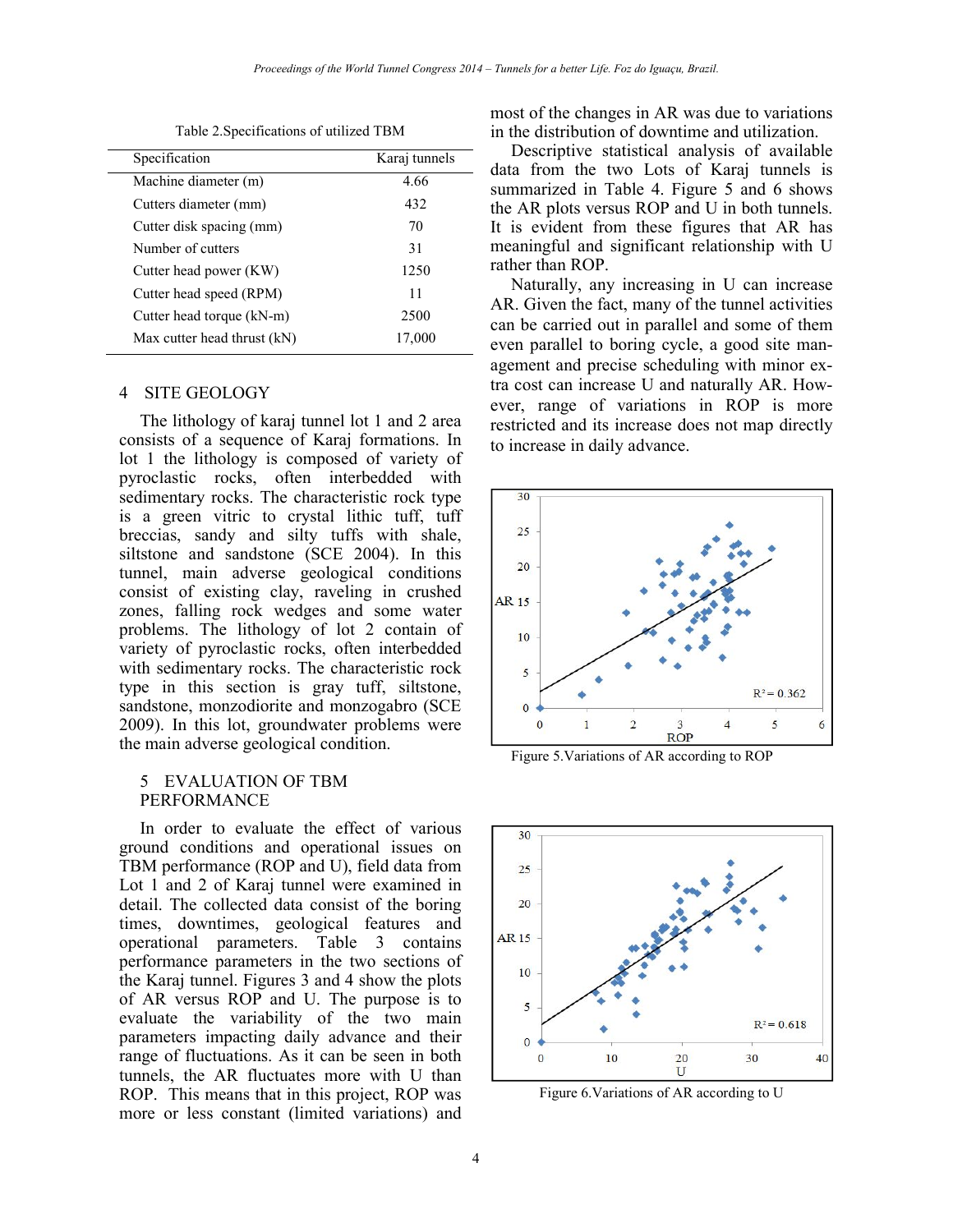| Parameters         |         |       | Karaj 1 | Karaj 2 |         |
|--------------------|---------|-------|---------|---------|---------|
|                    |         | daily | Monthly | daily   | Monthly |
| penetration rate   | Maximum | 73    | 4.93    | 6.63    | 4.43    |
| (m/h)              | Average | 3.32  | 3.59    | 2.72    | 3.03    |
| Utilization factor | Maximum | 53.8  | 26.88   | 52.01   | 34.33   |
| $\frac{1}{2}$      | Average | 17.62 | 17.54   | 20.29   | 20.27   |
| Advance rate       | Maximum | 38.9  | 25.96   | 39.03   | 22.97   |
| (m/d)              | Average | 15.4  | 15.33   | 14.93   | 14.81   |

Table 3.Performance parameters of Karaj 1 and 2



Figure 3. Variations of AR in comparison of ROP and U in Karaj 1



Figure 4. Variations of AR in comparison of ROP and U in Karaj 2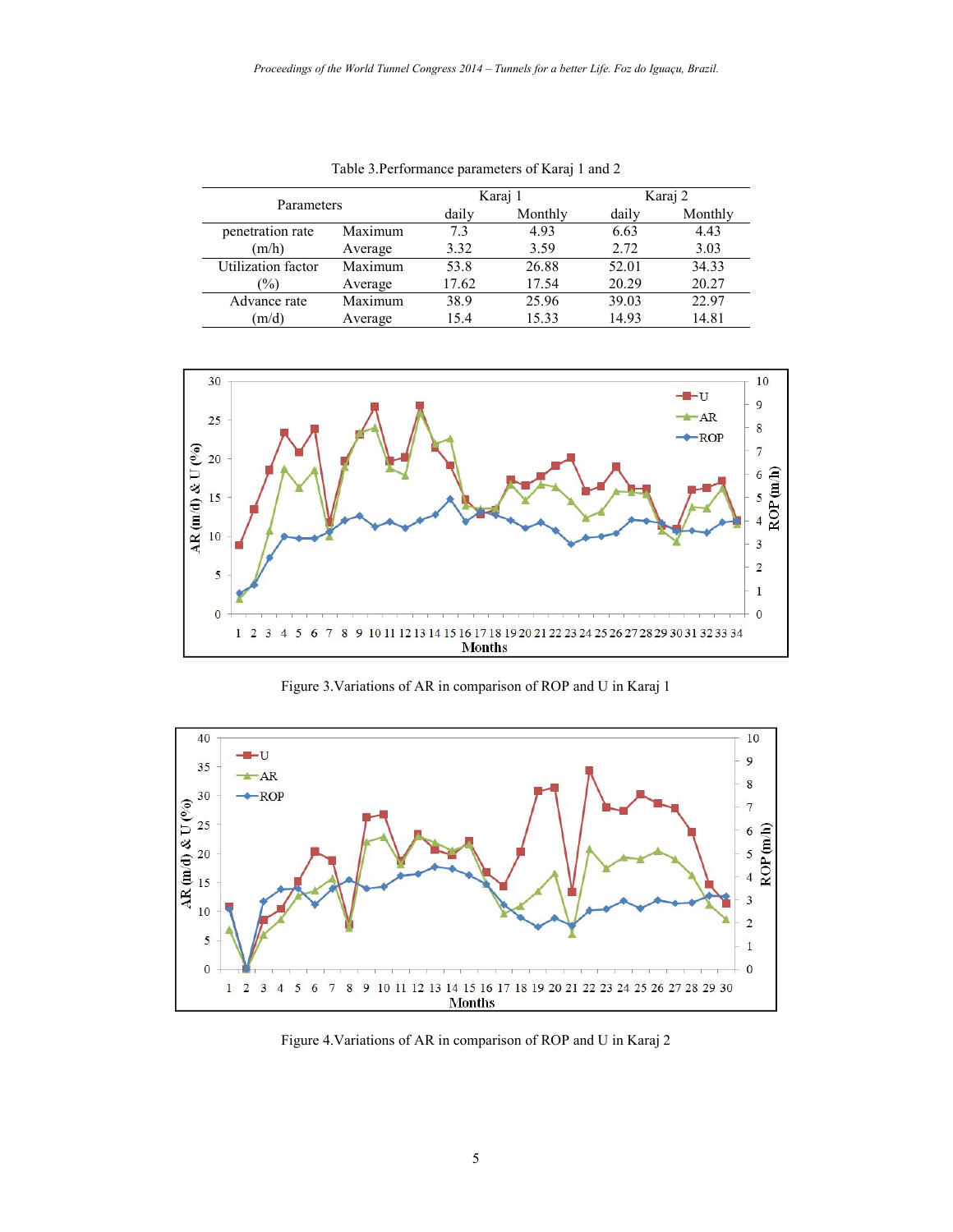| Parameters         | <b>ROP</b><br>(m/h) | AR<br>(m/d) | U<br>$\frac{1}{2}$ . |
|--------------------|---------------------|-------------|----------------------|
| Mean               | 3.33                | 15.08       | 18.73                |
| Std. Error of Mean | 0.113               | 0.70        | 0.82                 |
| Std. Deviation     | 0.883               | 5.59        | 6.58                 |
| Variance           | 0.78                | 31.30       | 43 36                |

Table 4. Descriptive statistics of data

List of different tunneling activities is offered in table 1. Some of these activities have more influence on U than others. To develop a more realistic understanding of time distribution between these activities, components of machine downtime were normalized in hours per unit length of tunnel Average time distribution for these activities. According to Figure 7 the main influencing downtime components were Maintenance and Breakdowns, Segment Installation and Shift Changes in both tunnels. In Lot 1 GRRD has considerable effect on utilization because of ground problems, and in Lot 2 Transporting delays affected utilization due to longer distance for segment haulage through Lot 1 tunnel requiring a round trip of over 16 kilo meters.



Figure 7. Average different downtimes  $(h/m)$ 

Parameters in Figure 7 include U=Utilization factor. RG=Re-gripping, SI=Segment Installation, GRRD=Geological and Rock mass Related Downtimes, MandB=Maintenance and Breakdowns, SU=Surveying, TR=Transporting, UTI=Utility installation and SHCH=Shift Change and other downtimes. For evaluation of relationship and influence of each activity on utilization. Pearson correlation coefficient has been used. Pearson coefficient is only sensitive to a linear relationship between two variables. This coefficient indicates the strength of a linear relationship between two variables, but its value

generally does not completely characterize their relationship. Rank of the Pearson correlation coefficients measure the extent to which, one variable affects the other variables. If increases in one variable leads to decrease in other variable, the rank correlation coefficients will be negative. In this study the statistical package SPSS 15 (2006) were used for conducting the required analysis. Table 5 summarizes the estimated Pearson correlation and related rank between different variables in this project. According to this table, MandB, SHCH and SI are more influential on Utilization but the correlation coefficients are negative. On the other hand, SU and RG have no meaningful linear relation with U, which could mean possibly a nonlinear relation between these parameters.

Table 5. Rank correlation coefficients measure with U

| Parameter   | Pearson     | Sig.       |  |
|-------------|-------------|------------|--|
|             | Correlation | (2-tailed) |  |
| MandB       | $-0.563$    | 0.000      |  |
| <b>SHCH</b> | $-0.467$    | 0.000      |  |
| SI          | $-0.309$    | 0.014      |  |
| <b>GRRD</b> | $-0.295$    | 0.019      |  |
| UTI         | $-0.284$    | 0.024      |  |
| TR          | $-0.257$    | 0.042      |  |
| SU          | $-0.149$    | 0.245      |  |
| RG          | $-0.132$    | 0.302      |  |

Obviously the relationship between U and the delay components are simply defined as:

$$
U = \frac{\text{Boring Time}}{(\text{Boring} + \text{Rg} + \text{SI} + \dots)}
$$

However various linear regression analysis techniques were used to develop an understanding of the impact of various delay components on utilization. In this statistical analysis, downtime values for each category were considered as independent input variables whereas the measured U were taken as objective variable. An equation consisting of all downtimes and another with maximum Adjusted R Square are offered below. While these equations are not useful in predicting utilization for an upcoming project, they can assist in illustrating the degree of variability of various delay components and the components that have the highest impact on the utilization. As can be seen in Equation 2, the downtime